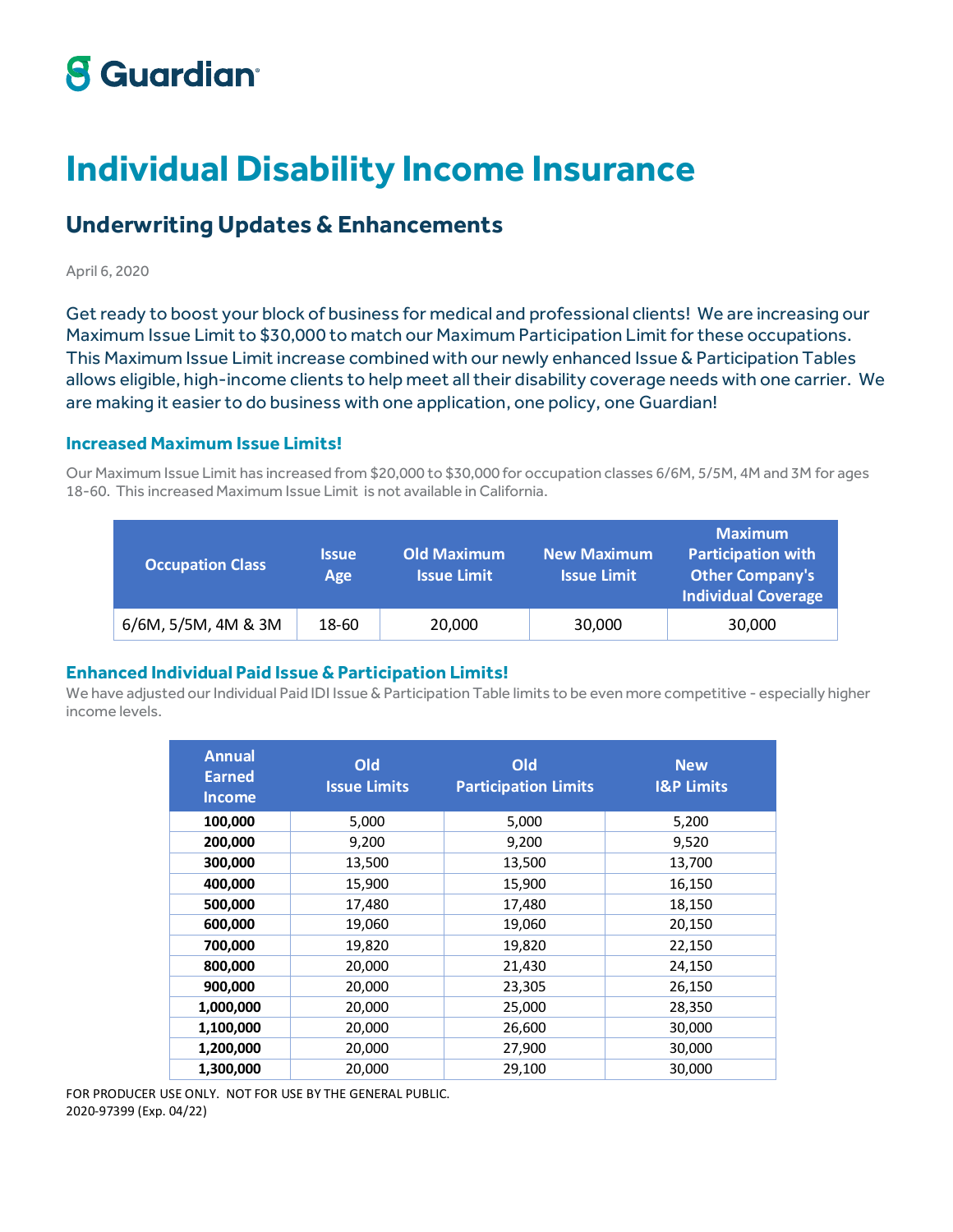# **8 Guardian**

### **New Professionals Program – Increased CAT Rider Amounts!**

We have substantially increased the amount of CAT/Severe Disability available under our Special Limits for New Professionals. We will now allow CAT coverage amounts that exceed the Base coverage amount for New Professionals. All non-dental occupations are now eligible for up to \$8,000 of CAT or two times the base special limit, whichever is less. This increased CAT coverage is not available to the dental market.

| <b>Occupation</b>                                                 | <b>Current CAT</b><br><b>Rider Issue</b><br><b>Limit</b> | <b>New CAT</b><br><b>Rider Issue</b><br><b>Limit</b> |
|-------------------------------------------------------------------|----------------------------------------------------------|------------------------------------------------------|
| <b>First Year Physicians</b>                                      | $6.000 - 7.500$                                          | 8,000                                                |
| <b>Medical Residents</b>                                          | 5.000                                                    | 8,000                                                |
| <b>Medical Students</b>                                           | 2.500                                                    | 5,000                                                |
| First Year Attorney, Engineer (Degreed), Optometrist, Pharmacist  | 3,500                                                    | 7.000                                                |
| First Year Accountant/CPA, Architect, Nurse Practitioner (NP      |                                                          |                                                      |
| Certified), Physician Assistant (PA Certified), PhD Psychologist, | 3.000                                                    | 6.000                                                |
| Veterinarian                                                      |                                                          |                                                      |
| <b>First Year Computer Science</b>                                | 2.500                                                    | 5,000                                                |
| First Year MBA Professional, Podiatrist                           | 2.000                                                    | 4,000                                                |
| <b>Pharmacy Resident</b>                                          | 2.500                                                    | 5,000                                                |
| <b>Podiatry Resident</b>                                          | 1.000                                                    | 2.000                                                |
| 2nd and 3rd Year New Professionals (non-dental)                   | 2.000                                                    | 4.000                                                |

# **Student and Resident Discount Eligibility Period Extended!**

Effective immediately, Students and Residents that are eligible to participate in Student and Resident programs now have up to 180 days following graduation or program completion (up from 90).

# **Occupation Class Changes**

We continually monitor the experience of our occupation classes to ensure that our products are priced appropriately and that we remain competitive. The following changes are effective immediately\*:

### **Cardiologists & Neurosurgeons – Upgrades:**

- 4M Cardiologists are now eligible for the Preferred Occupation Discount
- Neurosurgeons are upgraded from a 3M with POD to a 4M

### **Administrators and Rheumatologists – Occ Class Changes:**

- Administrators\*\* are downgraded from 4 to 3
- Rheumatologists are downgraded from 5M to 4M

### **Oral Surgeons – Upgrades for MDs and DOs:**

- Oral Surgeons (MD, DO) will be considered as an Occ Class 4M
- Oral Surgeons (DDS, DMD) will remain as an Occ Class 4D

\*All applications for Administrators and Rheumatologists received on or after April 15, 2020 will be considered for the new, lower classes 3 and 4M, respectively.

\*\*Administrators include Administrative Assistants and Secretaries

FOR PRODUCER USE ONLY. NOT FOR USE BY THE GENERAL PUBLIC. 2020-97399 (Exp. 04/22)